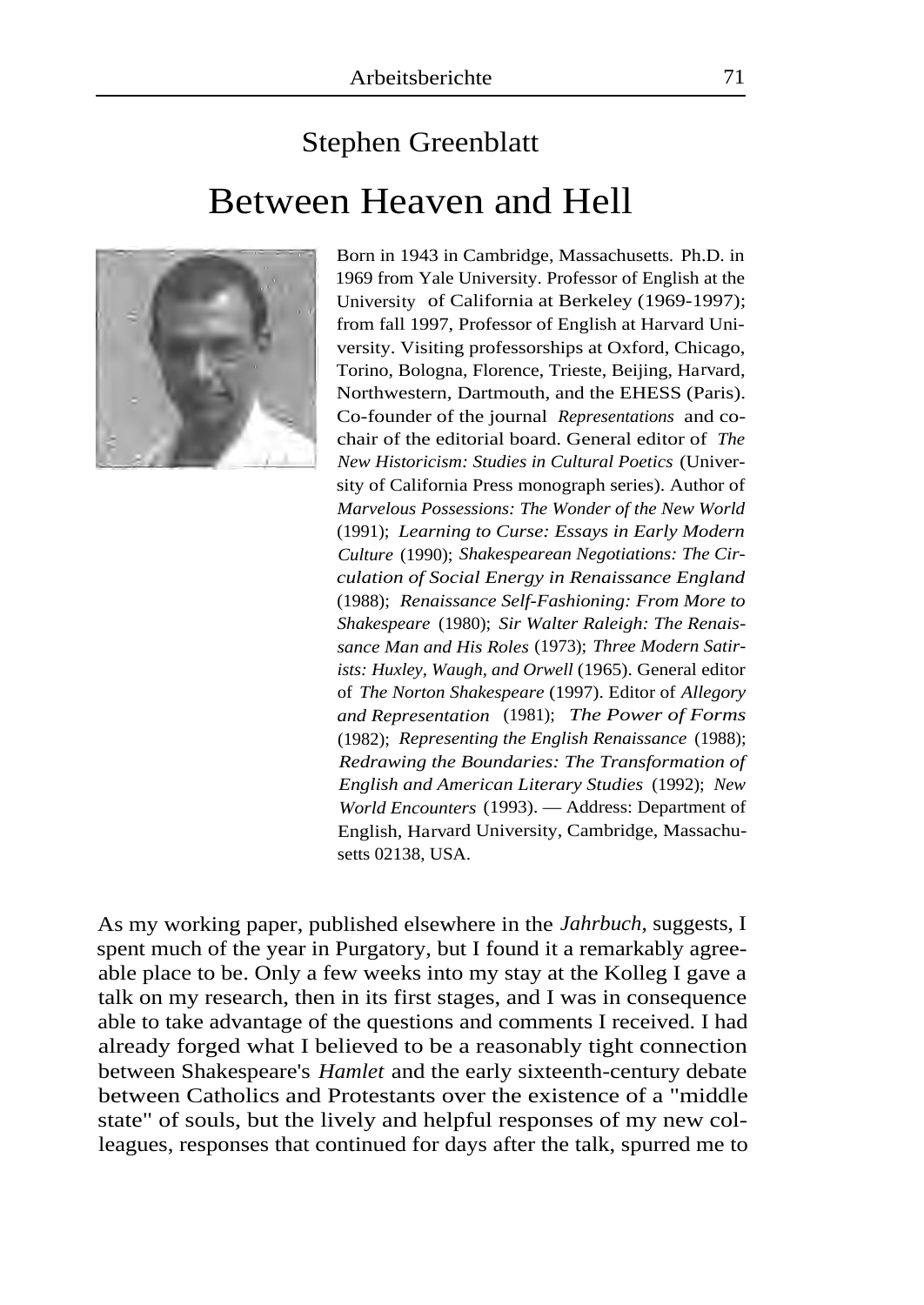read more broadly and to think about a range of issues that I had until then deferred or ignored.

With the indefatigable assistance of Gesine Bottomley and her superb library staff, I worked my way through a series of late medieval and early modern accounts of the state of the soul after death, and I began to understand more fully what was at stake for both the Roman Church and the heretics in their fierce and on occasion murderous quarrel. I grasped something at least about the organization and financing of chantries, the laws governing "mortmain," the structure of last wills and testaments, the constitution of charity schools, hospitals, and almshouses designed to provide a steady stream of prayers for the souls of the departed founders. I grasped too quite a bit more about the precise legal and doctrinal mechanisms by which the old system was dismantled during the last years of Henry VIII and the short, more programmatically Protestant reign of Edward VI. In a strikingly short time, the English authorities in the church and state attempted to change the entire relationship between the living and the dead. I became intimately familiar with their justifications for doing so, along with the continuing protests from those loyal to the old order.

In the course of pursuing these issues, my research led me to several related topics. As I had never done before, I read carefully and began to appreciate the magnificence of Dante's *Purgatorio* (previously, my attention had largely been focussed on the *Inferno* and, to a lesser extent, the *Paradiso).* I learned too from reading both older sources and contemporary scholarship something about the history of ghostly apparitions, from 2 Samuel and St. Augustine to early modern figures like Giovanni Morelli and John Bowman. And I spent a great deal of time on the representation of ghosts and the mentions of Purgatory in medieval and Tudor and Stuart English drama. (I wrote, among other things this year, an essay on the ghosts in Shakespeare's *Richard III.)* In this research I was aided a great deal by my access through the World Wide Web to the astonishing, if flawed, Chadwyck-Healey computer database containing a huge body of pre-20th-century English poetry and drama.

One may well ask of me, as of any of the Fellows, what this research had to do with being in Berlin. After all, the point of the database, along with the interlibrary loan system that enabled me to get books from England and elsewhere, was precisely to get around the problem of pursuing these questions so far away from the resources of British Museum or the Widener, Folger, or Huntington Libraries. In part, of course, the answer, and it is by no means a trivial one, is simply that the Wissenschaftskolleg generously provided what Andrew Marvell calls "world enough and time." For this alone I am hugely grateful.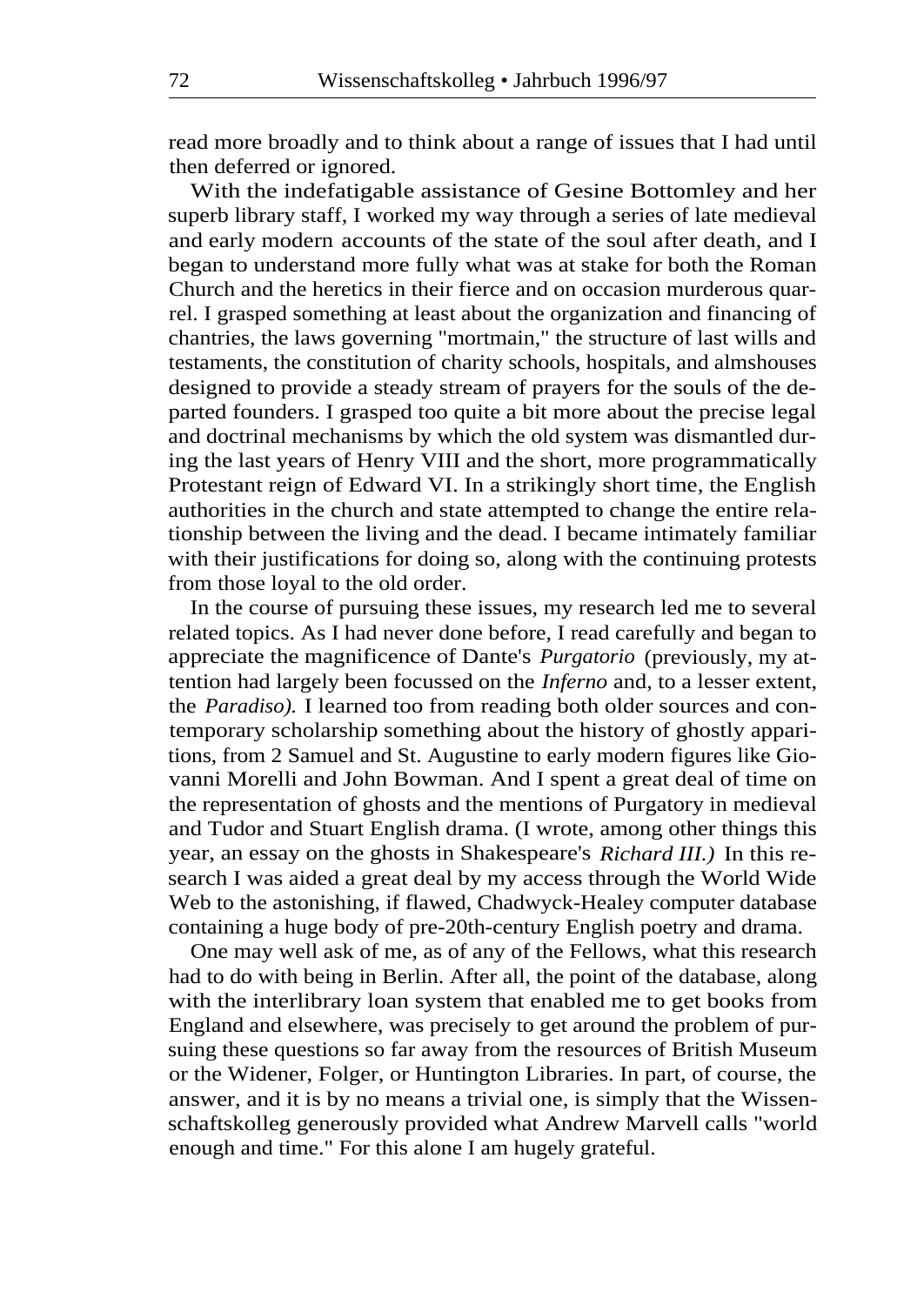But there was more involved in being here than finding a quiet haven to read, reflect, and write. My presence in this place impelled me to become better acquainted with German scholarship on Shakespeare and early modern culture. Of course, I was aware of the existence of this scholarship — I understood that "Shakespeare" as the embodiment of sublime genius was in a certain sense the invention of Goethe and German Romanticism and that his works had been the subject of sustained, passionate scholarly research in Germany from as early as the first decades of the nineteenth century. But for the first time, I began, despite the severe constraints imposed upon me by my miserable German, to read scholars like Benno Tschischwitz, Eduard Vehse, and Friedrich Gundolf. And I began to read, as well, the works of several figures who were not (or not principally) interested in Shakespeare. Most intensively perhaps I read three quite remarkable books (these, I confess, in English translation) by Carl Schmitt. I found these books often disturbing and even loathsome, but they raised powerful questions for me about the nature of political power and forced me above all to rethink my understanding of Hobbes, whom I was at the same time reading for his trenchant critique of Purgatory and of ghosts.

The mention of Carl Schmitt leads me to a different aspect of the importance of spending the year in Berlin. I had many personal issues in being here, issues that can perhaps be summed up by saying that if in 1943 I had been born in Berlin, and not Boston, I would have been exterminated. I cannot so easily sum up the effects of being here: walking regularly through the long, sinister tunnel at the Grunewald S-Bahnhof, pondering the names and dates on the gravestones in the Weißensee Cemetery, attending religious services at the synagogue on Rykestrasse, looking up at the disquieting memorial signs around the Bayerischer Platz, or simply silently contemplating the old people I would see on the buses or streets. It will, I think, take me years to sort out these effects, if indeed I ever succeed in doing so. But I can say something about an unexpected influence of this experience on my work. When I gave my talk at the beginning of the year, someone in the audience asked me about the span of approximately fifty years between the mid-sixteenth century when, with the abolition of suffrages for souls in Purgatory, the dead were officially killed off, as it were, as an interest group and the early seventeenth century, when Shakespeare's *Hamlet* was first written and performed. Berlin, it turns out, is the perfect place to think about such an interval or, more precisely, to think about the return, after fifty years, of buried memories, even as a new world is being energetically constructed. Anyone who has been at the Wissenschaftskolleg this year with me will immediately understand what I mean, but if this brief